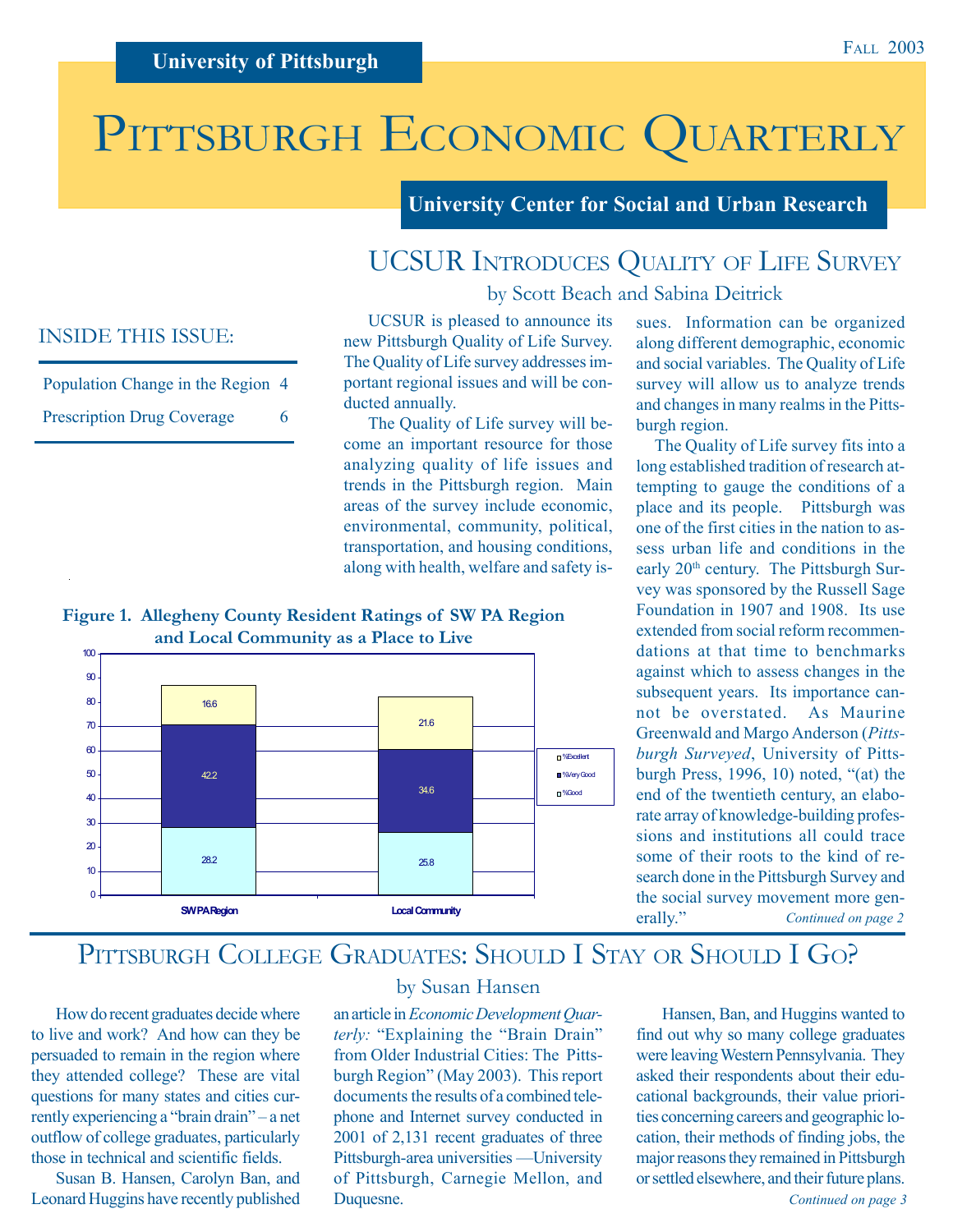Increasingly, cities and regions around the world are attempting to link quality of life issues to their own economic growth and development. Regional surveys provide an important basis for making informed policy choices and decisions. They have also been used as marketing tools to attract investments, businesses, and residents to a region.

UCSUR's Survey Research Program conducted the Pilot Study of the Quality of Life Survey for Allegheny County earlier this year. This is the first piece to report on the preliminary conclusions from the survey*.*

A random-digit dialing (RDD) telephone survey was conducted between February and April, 2003 with 443 Allegheny County residents. RDD sampling gives all telephone households (including unlisted numbers) in the county an equal chance of being selected. The margin of error for the overall survey estimates is approximately  $+/-5%$ . This article summarizes a few of the key basic survey findings. (Future issues will present additional data).

Respondents were asked to rate the Southwestern Pennsylvania region and their local community as 'excellent' 'very good' 'good' 'fair' or 'poor' places to live. A vast majority  $-87$ percent — rated the region as a 'good,' 'very good,' or 'excellent' place to live (Figure 1). Satisfaction with local community was nearly as high, with 82 percent reporting that their community is a 'good,' 'very good,' or 'excellent,' place to live (also Figure 1). Within these ratings, over one-fifth – 22 percent – found their local community to be an 'excellent' place to live, compared to 17 percent rating the region as 'excellent'.

### **These data show high levels of overall perceived quality of life among Allegheny County residents.**

The ratings of the region as a good or better place to live compare favorably with results from other regions. Similar data from a Phoenix, AZ sur-

### QUALITY OF LIFE SURVEY (CONT) *Continued from page 1*

vey conducted in 1999 found 73% of respondents rating regional quality of life as 'good' or 'excellent.'

The ratings of the local community were similar, though slightly lower, than national findings. The Social Capital Community Benchmark Survey conducted in 2000 found that 85% nationally rated their community as a 'good' or excellent' place to live.

Respondents were also asked to rate various regional quality of life domains using the same 5-point scale. Once again, ratings fell in the upper ranges across most categories.

Medical care received in the past year attained the highest ratings, as 93 percent of respondents rated medical care received as "good" or higher (Figure 2). Cultural, recreational and leisure opportunities, along with recreational areas, such as parks, trails and playgrounds, followed in most favorable ratings, with 87 percent and 85 percent respectively rating them as 'good' or better. Also rated highly were police in the local community and quality of local schools. The public transportation system was found to be good or better by 63 percent of respondents, while the regional highway system received the lowest ratings,

with only 42 percent finding road quality to be good, very good, or excellent.

Survey data such as these can serve not only to inform public policy, but as a marketing tool for the region. UCSUR is currently seeking funding to conduct: (1) 400 additional surveys with randomly selected Allegheny County residents, (2) 500 surveys of African Americans in Allegheny County, and (3) 800 surveys with randomly selected residents from the 5 county region surrounding Allegheny County. This would allow for more sophisticated analyses involving breakdowns of the findings by race, sex, age, residence, and so on. The survey could also be conducted in smaller geographic areas, resulting in community-level quality of life profiles. Individuals or organizations interested in participating or supporting such surveys should contact Scott Beach at UCSUR.

Preliminary data from UCSUR's Quality of Life Survey paint a positive portrait of perceived quality of life in Allegheny County and Southwestern Pennsylvania. The survey finds satisfaction levels high at both the regional level and local community level on important quality of life issues*.*

 . **gional Quality of Life Domains "Good"/ "Very Good"/"Excellent"Figure 2. Percent of Allegheny County Residents Rating Various Re-**

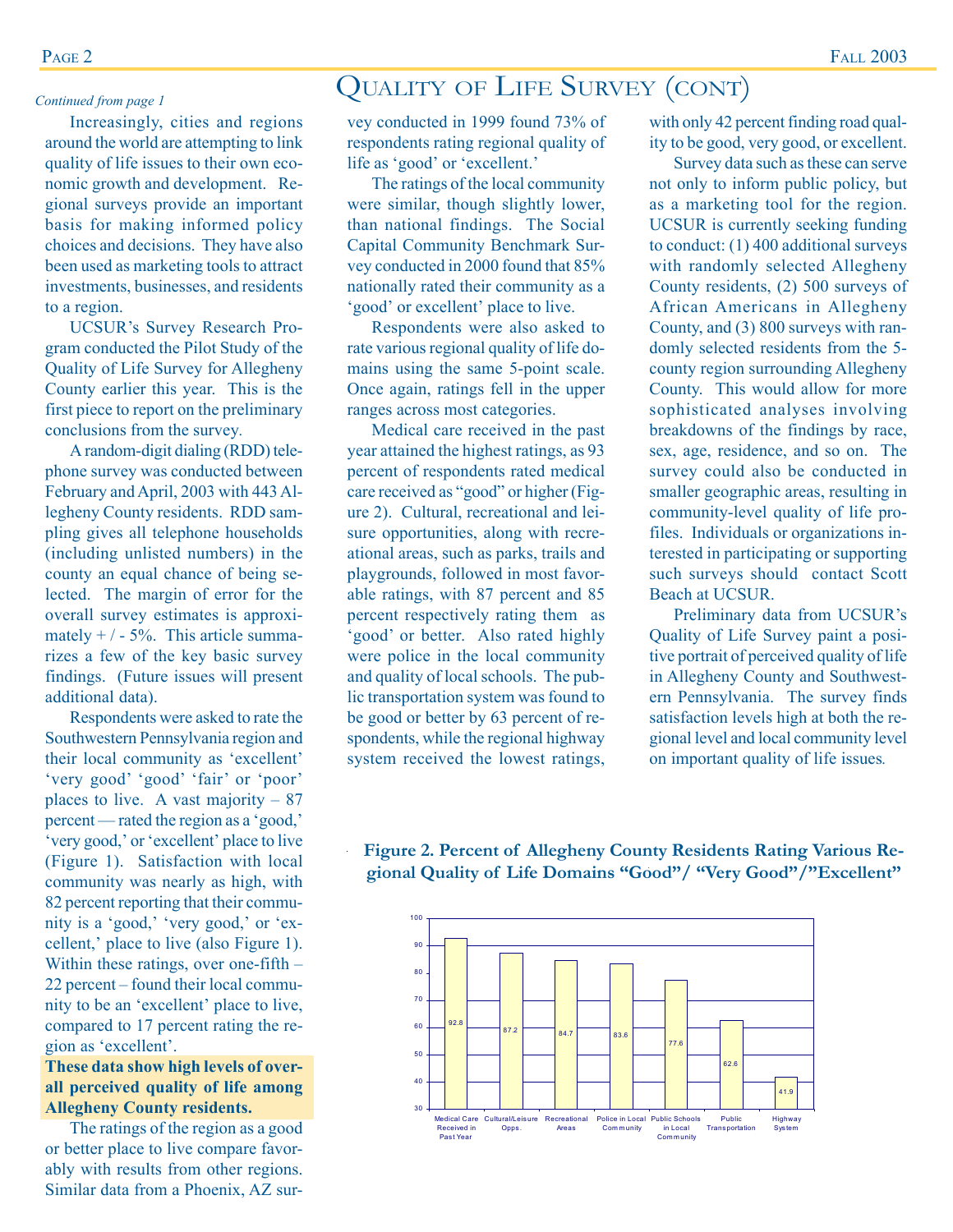#### *Continued from page 1*

They surveyed two groups of graduates to compare graduates with degrees from 1994 with more recent graduates from 1999.

All three universities have been attracting more students from outside the Pittsburgh region in the last few years. Students are attracted here by the quality of education offered as well as by the cultural and economic opportunities they perceive in the Pittsburgh region. The results indicated that 1999 graduates were more likely to stay in the region than 1994 graduates, due in part to an improving area economy.

To assess the factors that most directly influenced career choice, the sample was divided into 821 Stayers working in Pittsburgh at the time of the survey — and 969 Leavers employed elsewhere.

A logistic regression analysis of these two groups showed that Duquesne graduates and those who placed a high value on closeness to family in the area, low housing costs, or ample opportunities for continuing education were more likely to remain in the Pittsburgh region after graduation. CMU graduates and those who strongly valued high salaries, chances for advancement, or amenities, including cultural activities, ethnic diversity, nightlife, and participatory sports, were more likely to leave (see graph).

**The study also found that the region is losing disproportionate numbers of minorities and graduates in high-tech fields, and is attracting few immigrants.** The major competition for area graduates was from neighboring states, rather than the Sun Belt. Low salaries and lack of advancement opportunities, especially for women, minorities, and two-career couples, were the primary reasons respondents gave for leaving.

Leavers earned more money at comparable educational levels than stayers. For African Americans, the differences are greater than for whites, with twothirds of leavers earning more than \$50,000 per year, compared to only 41 percent of stayers.

Both men and women who leave the region earn more than those who stay at comparable educational levels. Women earn less than men, on average, but the difference in earnings between women leavers and stayers is much greater than men. The region is losing many female graduates who expressed concerns with low salaries, the "glass ceiling," and inadequate child care.

 The lack of opportunities for twocareer couples ranked second only to salary as the reason previous Pittsburgh job holders gave for leaving the area, and this issue was far more important for women.

The study suggested several policy recommendations to help retain recent area graduates and to attract more highly skilled workers to the region. These include keeping higher education affordable, addressing salary inequities (especially for women and minorities), highlighting the area's cultural and recreational opportunities, improving career counseling by universities in the region, and creating a climate more welcoming of cultural and ethnic diversity.

#### **Predictors of Staying or Leaving the Pittsburgh Region**

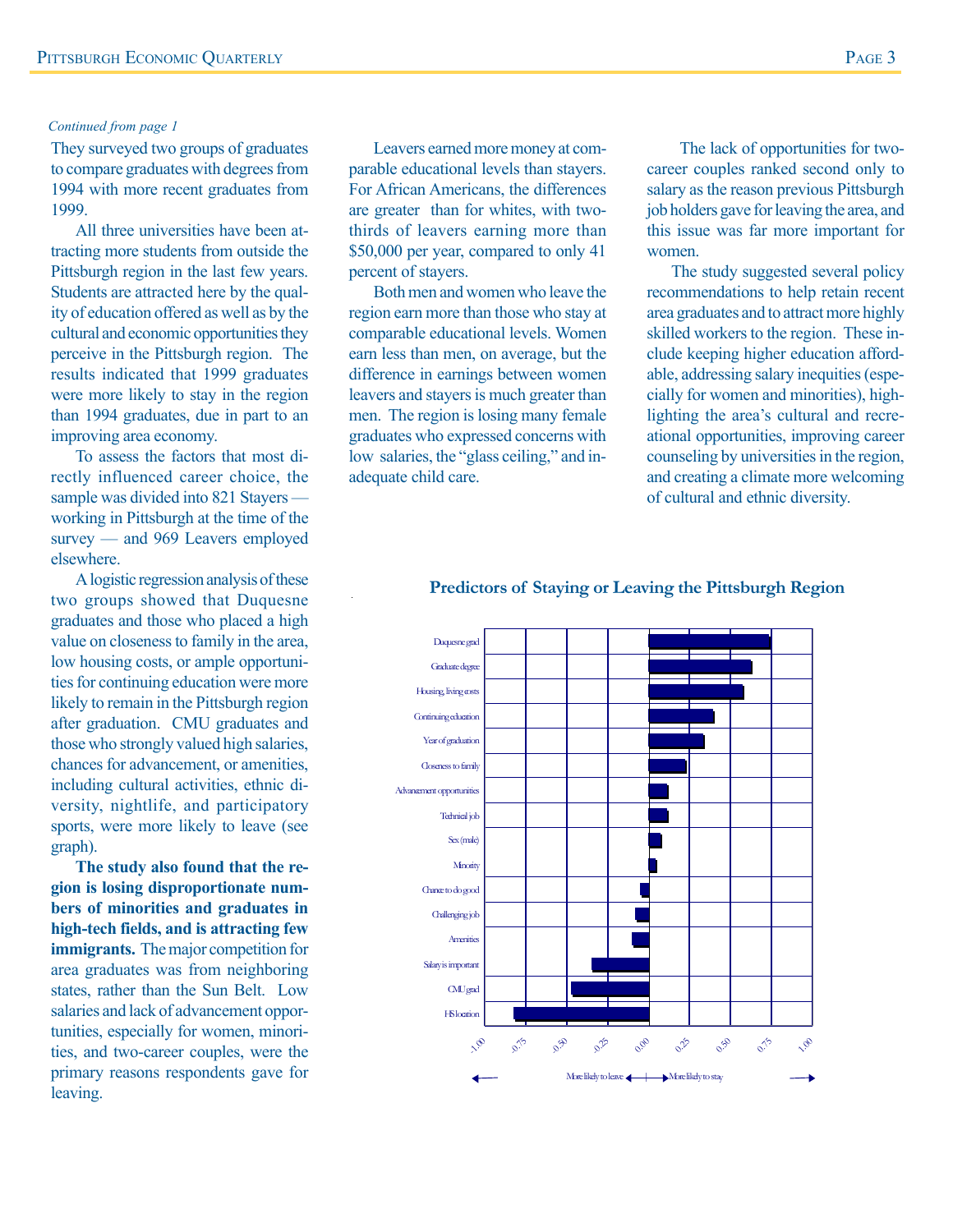### POPULATION CHANGE IN THE PITTSBURGH REGION, 2000-2002

BY PAUL FLORA

Fayette, Washington, and Westmoreland).

The 2000 decennial census reported the region's population decline as 0.2 percent per year during the 1990s, compared to the nation's annual 1.2 percent population increase. For Pittsburgh, this represents an improvement from the 0.4 percent and 0.7 percent annual declines in the 1970s and 1980s, respectively.

Between 2000 and 2002, the Pittsburgh MSA's population declined by just over 11,100 people. Population grew in Butler and Washington counties, while it fell in the remaining five counties in the region. Allegheny County's total population fell by 10,096 residents from 2000 to 2002, or a 0.4 percent decrease per year. (See graph and table.) Butler County's

**...Pittsburgh's population decline continues...**

growth registered 1.0 percent per year from 2000 to 2002. It now has company in the region, as Washington County

grew 0.3 percent per year over the same two years.

Demographers refer to the typical pattern of population growth from births outweighing deaths as "natural increase." But in 1996, with a population heavily laden with elderly residents and lower than average fertility

|                  |                    |               |               |               | <b>Net</b><br><b>Natural</b> | <b>Net</b><br><b>Domestic</b> | <b>International</b> | <b>Other</b>       |
|------------------|--------------------|---------------|---------------|---------------|------------------------------|-------------------------------|----------------------|--------------------|
| <b>Region</b>    | <b>July 1 2002</b> | <b>Births</b> | <b>Deaths</b> | <b>Change</b> | <b>Migration</b>             | <b>Migration</b>              | <b>Adjustments</b>   | <b>July 1 2000</b> |
| Allegheny        | 1,269,904          | 28,563        | 30,326        | $-1,763$      | $-12,278$                    | 4,654                         | $-709$               | 1,280,000          |
| Beaver           | 179,351            | 3,628         | 3,937         | $-309$        | $-1,520$                     | 128                           | -99                  | 181,151            |
| <b>Butler</b>    | 178,078            | 4,062         | 3,242         | 820           | 2,563                        | 179                           | $-55$                | 174,571            |
| Fayette          | 146,654            | 2,965         | 3,607         | $-642$        | $-1,174$                     | 40                            | $-70$                | 148,500            |
| Washington       | 204,110            | 4,219         | 4,952         | $-733$        | 1,771                        | 116                           | $-57$                | 203,013            |
| Westmoreland     | 368,428            | 7,073         | 8,923         | $-1,850$      | 505                          | 239                           | $-230$               | 369,764            |
| Old 6-County MSA | 2,346,525          | 50,510        | 54,987        | $-4,477$      | $-10, 133$                   | 5,356                         | $-1,220$             | 2,356,999          |
| Armstrong        | 71,673             | 1,410         | 1,797         | $-387$        | $-188$                       | 16                            | $-76$                | 72,308             |
| New 7-County MSA | 2,418,198          | 51,920        | 56,784        | $-4,864$      | $-10,321$                    | 5,372                         | $-1,296$             | 2,429,307          |
| Greene           | 40,520             | 860           | 917           | $-57$         | $-117$                       | 34                            | $-26$                | 40,686             |
| Indiana          | 88,780             | 1,565         | 1,769         | $-204$        | $-682$                       | 156                           | $-30$                | 89,540             |
| Lawrence         | 94,104             | 2,051         | 2,203         | $-152$        | $-336$                       | 37                            | $-57$                | 94,612             |
| 10-County SWPA   | 2,641,602          | 56,396        | 61,673        | $-5,277$      | $-11,456$                    | 5,599                         | $-1,409$             | 2,654,145          |

#### **Demographic Components of Population Change July 1, 2000 through July 1, 2002**

*Source: U.S. Bureau of the Census, Population Estimates Program*

**Natural Change --** Births minus deaths.

Net Domestic Migration -- The difference between internal in-migration to an area and internal out-migration from the same area, where both the origin and the destination are within the United States.

Net International Migration -- The difference between immigration to an area and emigration from the same area, where either the origin or the destination is outside of the United States.

**Total Fertility Rate --** The sum of age-specific birth rates for a population of women in a period of time, most often a year. The TFR may be interpreted as the average number of lifetime births women may be expected to have if they bore children at the rates that women of all ages did in the given year or other period. The TFR can be expressed for 1,000 females during childbearing lifetimes.

Bureau.

The Pittsburgh region's population has fallen in each of the past four decades. Since 2000, the downward trend has continued at the same pace as in the 1990s, according to annual population estimates by the U.S. Census

Whether the current decade ends in another loss depends upon future changes in the region's number of births, deaths, in-migrants, and out-migrants (both domestic and international). This article reviews recent trends in total population change and in the components of population change for the recently redefined Pittsburgh MSA and its seven counties (Allegheny, Armstrong, Beaver, Butler,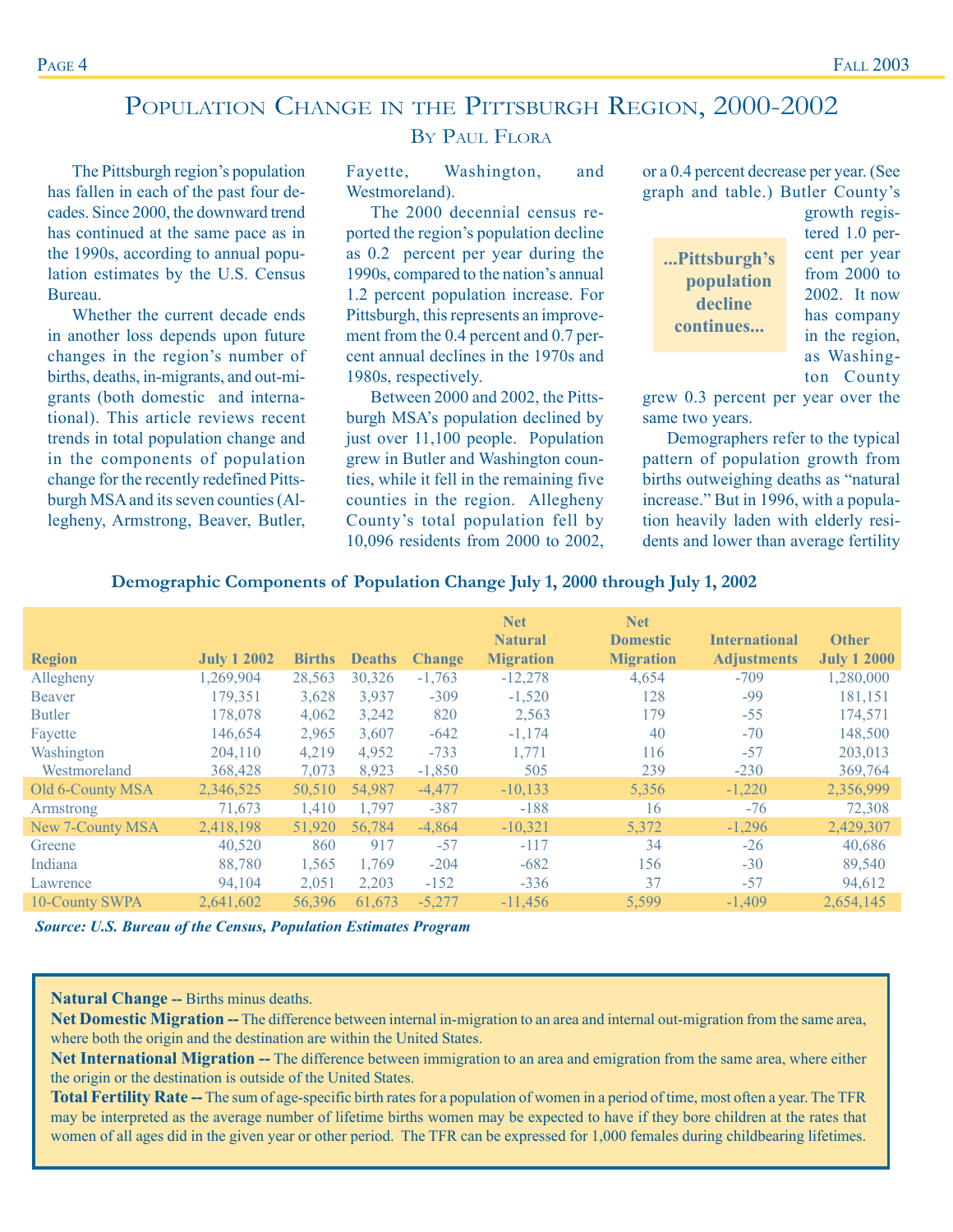rates, the Pittsburgh region began registering more deaths than births—a "natural decrease"

Among the seven counties in the Pittsburgh MSA, only Butler County registered more birthsthan deaths. The other five outlying counties had annual natural decreases that exceeded Allegheny County's -0.1 percent per year.

The Pittsburgh region may not see a return to natural increases until the baby boom generation has passed on. Meanwhile, as the baby boom cohort ages into retirement, other metropolitan areas will likely join Pittsburgh with natural decreases.

Relatively low fertility rates also contribute to the decreases. According to the Allegheny County Health Department, Allegheny County's total fertility rate has been below the replacement rate – 2100 — for decades. In 2000, the rate was 1729.7, below the U.S. rate of 2,130, the first time the U.S. reached the replacement level in three decades.

Fertility rates in the region have consistently fallen below U.S. rates. Even during the "baby bust" decade of the 1970s, when the U.S. nadir was 1774.0 in 1975, Allegheny County fell

**...Low fertility rates contribute to the decreases***...*

1376.9 in 1978. The City of Pittsburgh fell even lower, to 1265.6 in

lower, to

the same year.

Foreign immigration also contributes to population growth. The net inflow of foreign immigrants may have increased slightly in recent years. From 2000 to 2002, the Pittsburgh MSA attracted an estimated, net 6,048 international migrants—more than 60



**Population Change: July 1, 2000 through July 1, 2002**

*Source: U.S. Bureau of the Census, Population Estimates Program*

percent of the net 8,961 estimated between 1990 and 1999.

Within the Pittsburgh MSA, Allegheny County attracted 87 percent of the net foreign immigrants; Westmoreland County was a distant second with just 4 percent. Despite its preeminence within the region, Allegheny's net international migration pales compared to most large U.S. counties.

In recent decades, the largest contributor to Pittsburgh's population losses has been net domestic migration—more people moved away to other parts of the country than moved to the region from within the country. Relative advantages among regions, e.g. job opportunities, wage rates and living costs, are among the key factors that determine the direction of domestic migration.

Since the 2000 Census, the Pittsburgh MSA lost an estimated net 12,659 domestic migrants. This is a slightly slower pace than was reported from 1990 to 1999. Examining county

level data reveals the rivalrous nature of regional development as Armstrong, Butler, Washington, and Westmoreland Counties all recorded net gains in domestic migration from 1990 to 1999, certainly at the expense of Allegheny County, which experienced losses of 90,356 persons. The net gains continued from 2000 to 2002 for Butler, Washington, and Westmoreland Counties.

Overall, population losses have been slower in the Pittsburgh MSA since 1990. Turning the tide to experience population gains is difficult in the face of slowly changing natural demographic forces that suggest future decreases. The possibility for growth largely depends upon in-migration, and upon creating an economic climate of better job opportunities relative to other regions.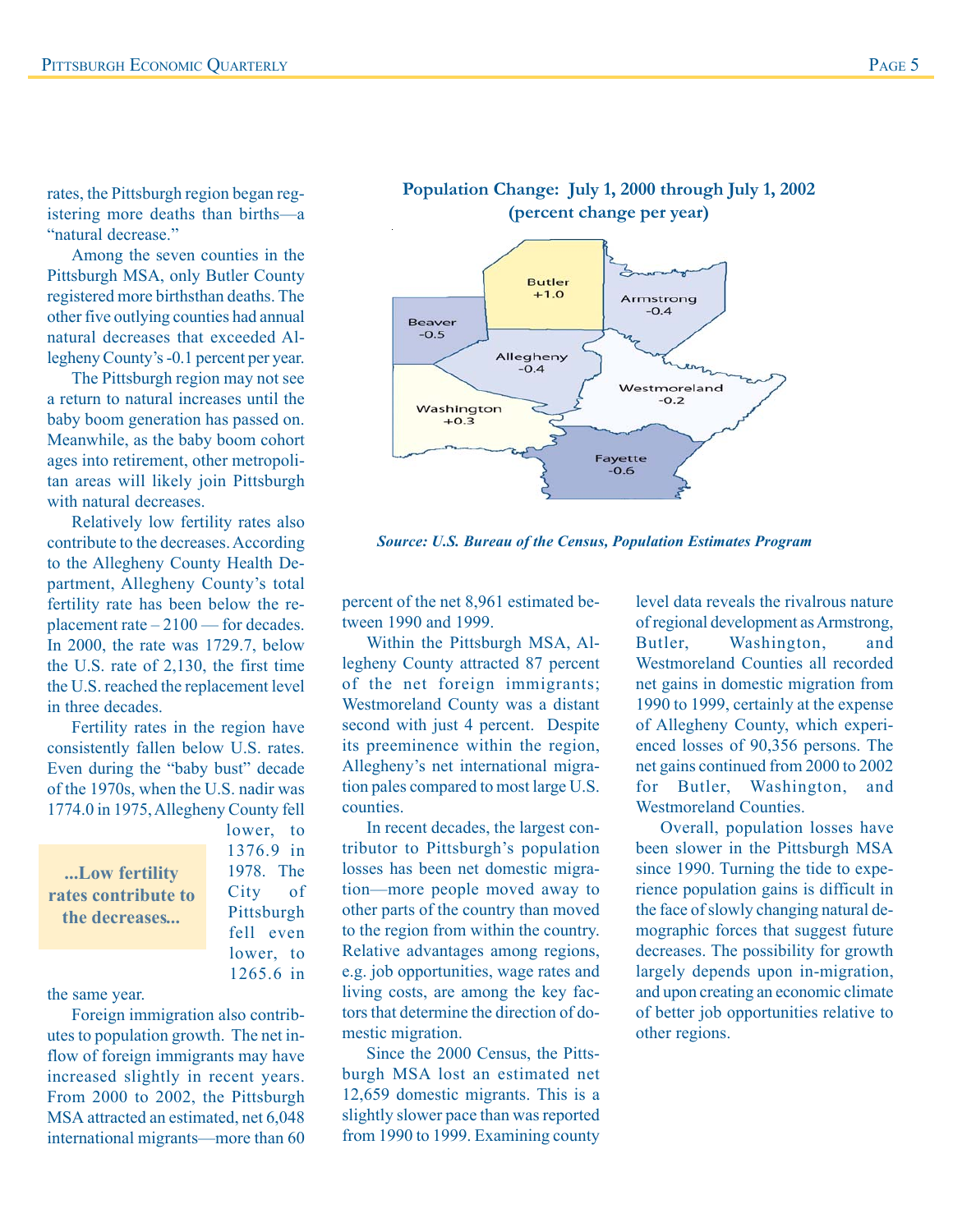### DIFFERENCES IN PRESCRIPTION DRUG COVERAGE BY RACE AMONG OLDER ADULTS IN ALLEGHENY COUNTY

BY DON MUSA

Elderly residents of Allegheny County often have no or limited insurance or financial assistance to pay for their prescription drugs. A survey conducted recently by UCSUR and the Graduate School of Public Health at the University of Pittsburgh indicates that a significant proportion of Medicare enrollees age 65 and over in Allegheny County do not have prescription drug coverage, and that elderly African Americans are less likely to have drug coverage than whites.

 The survey revealed that, overall, an estimated 28% of the elderly in the County do not have drug coverage as part of their health insurance package. Of these, almost 12% have no health insurance to supplement Medicare, which does not include prescription drug coverage. An additional 16% have supplemental insurance which does not include drug coverage. Supplemental insurance includes Medicare + Choice (Medicare HMOs), Medicaid, employer sponsored health plans, and both private and public supplemental plans.

 Among older African Americans in the County, lack of prescription drug coverage is more common, with an estimated 26% having no insurance supplemental to Medicare and an additional 12% having supplemental insurance without drug benefits for a total of 38% of elderly African Americans in Allegheny County lacking any drug coverage (Figure 1). A recent analysis by the Kaiser Family Foundation<sup>1</sup> of data from the 1999 Medicare Current Beneficiary Survey conducted by the Centers for Medicare and Medicaid Services found that those lacking prescription drug coverage fill fewer prescriptions and yet have higher out-of-pocket drug costs than those with drug coverage. Thus, lack of prescription drug coverage may



**Figure 1. Health Insurance Coverage Medicare Enrollees 65+ in Allegheny County**

lead to both poorer health and greater economic hardship. The same study found that nationally (in 1999), 31% overall and 30% of African Americans had no prescription drug coverage. Lack of prescription drug coverage among African Americans therefore appears to be a greater problem in Allegheny County than nationally.

The implications of a lack of drug

coverage, while serious for all groups, is more severe for older African Americans. The Allegheny County survey of the elderly also revealed that older African Americans here are more likely to have a greater number of chronic conditions and have worse self-assessed health than whites (Figure 2). This means that they are more likely to require a greater number of

*Continued on page 7*



### **Figure 2. Health Characteristics Medicare Enrollees 65+ in**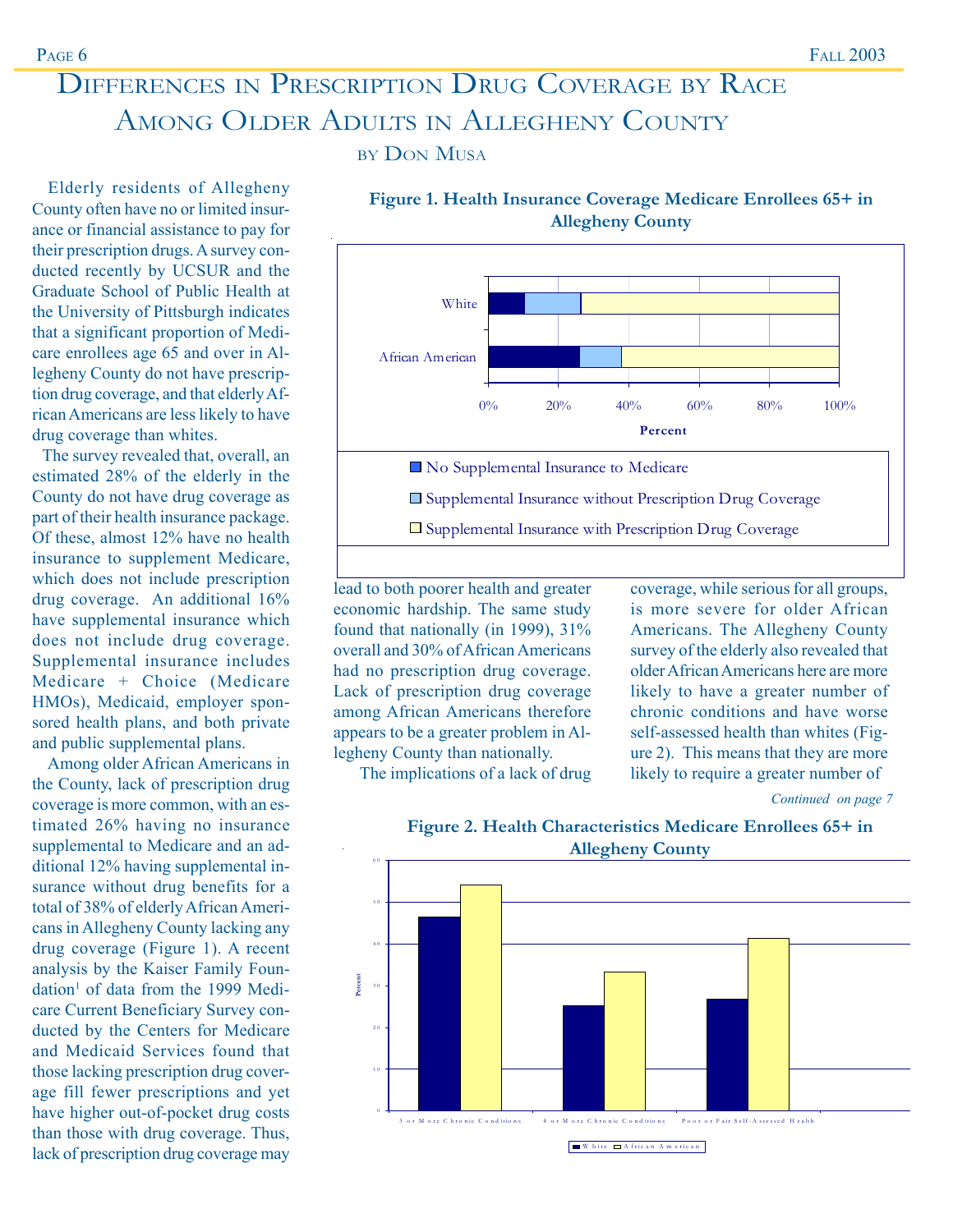### Differences in Prescription Drug Coverage (Cont)

56

#### *Continued from page 6*

prescription drugs. At the same time, they have significantly lower incomes (Figure 3) and are therefore less able to afford the out-of-pocket costs of drugs. Putting these findings together points to a significant vulnerability of some older adults in Allegheny County, and to a potentially greater health and economicproblems for African Americans here than nationally.

 The Allegheny County survey of the elderly, one of the most comprehensive studies of its kind ever carried out locally, interviewed 5,094 Medicare enrollees age 65 and older about their health, health care and related issues. The survey was part of a National Institute on Aging funded research study of self-care for chronic disease (Myrna Silverman, GSPH, Principal Investigator), and also received support from UCSUR, the Center for Minority Health, the Department of Psychiatry, the University of Pittsburgh Institute on Aging, the University of Pittsburgh Medical Center, and the Area Agency on Aging of Allegheny County. The survey randomly sampled Medicare enrollees in the County and was limited to those for whom a telephone number could be found. The margin of error for the survey estimates by race is at least  $+2\%$ .

1 Kaiser Family Foundation, "How Do Patterns of Prescription Drug Coverage and Use Differ for White, African American, and Latino Medicare Beneficiaries Under 65 and 65+?" July 2003.

A detailed report describing the find-<br>
-Conduct evaluation research. ings of the survey can be found at: http://www.ucsur.pitt.edu/ publications.htm

### **VISITING SCHOLARS**

This fall we welcomed **Katrin Grossmann** to the Center. Katrin is completing her doctorate in urban sociology at the Chemnitz University of Technology and conducting comparative research on Pittsburgh and Germany.



### **Figure 3. Income Below \$15,000 Medicare Enrollees 65+ in Allegheny County**

UCSUR is a hub for interdisciplinary research and collaboration. We maintain an infrastructure that is available to faculty and the community with the capacity to:

- -Carry out all types of survey research.
- -Conduct regional econometric modeling.
- -Obtain, format & analyze spatial data and integrate it with other types of data (GIS).
- -Acquire, manage & analyze large data sets including Census data.
- 

### **RECENT SPEAKERS**

**Estelle Richman**, Secretary of Pennsylvania Department of Public Welfare, October 3.

**Stephen M. Schmerin**, Secretary of Pennsylvania Department of Labor and Industry, November 21.

### **ONGOING RESEARCH**

**Regional Economic Modeling with REMI**.

**Women's Benchmarks for the City of Pittsburgh**.